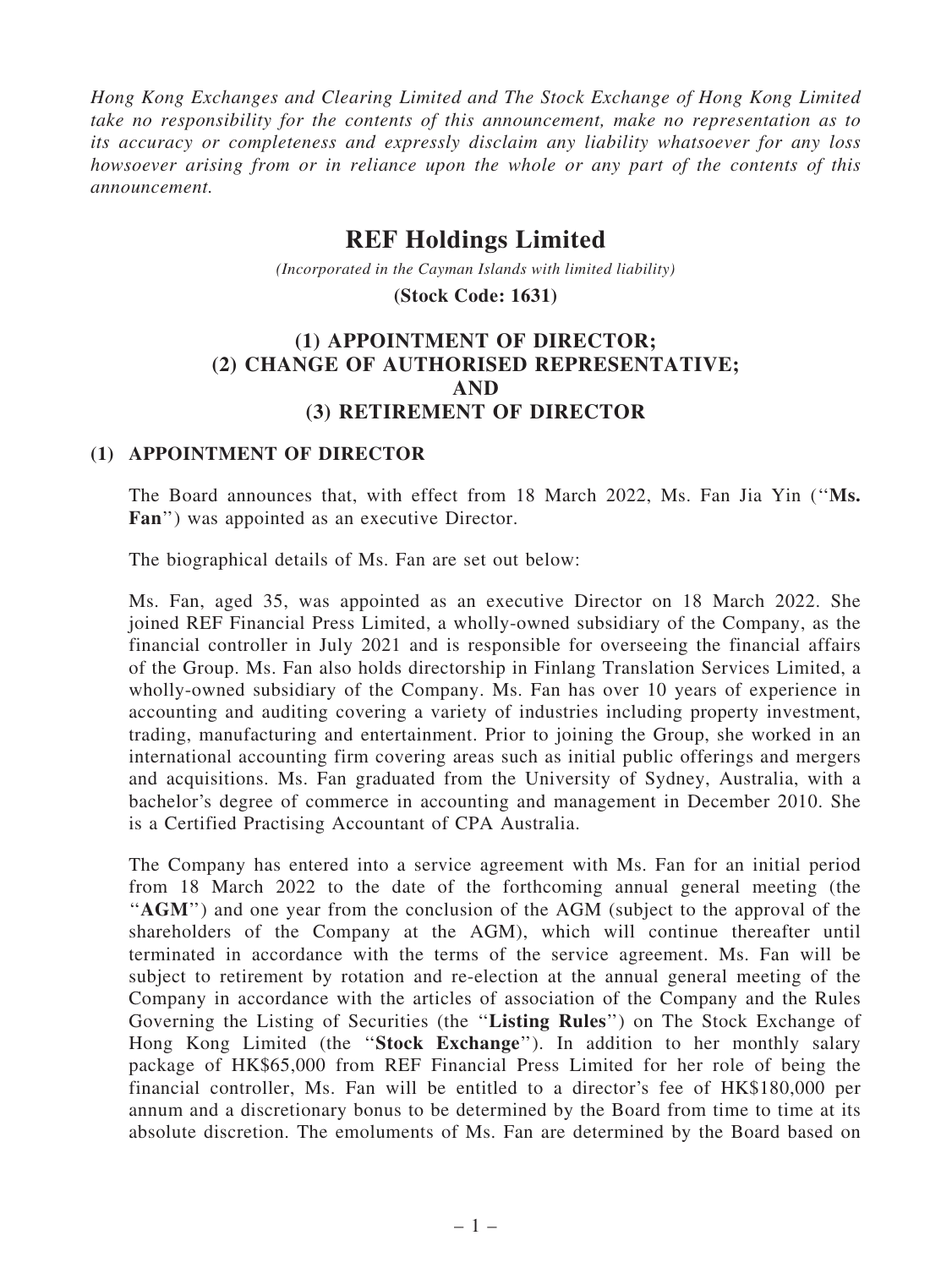the recommendation of the remuneration committee of the Company with reference to her experience, duties and responsibilities with the Company, as well as the Company's performance and the prevailing market conditions.

To the best knowledge and belief of the Board and having made all reasonable enquiries, as at the date of this announcement, Ms. Fan does not have any interests or short position in the shares of the Company within the meaning of Part XV of the SFO.

Save as disclosed above, to the best of the knowledge, information and belief of the Directors after having made all reasonable enquiries, as at the date of this announcement, Ms. Fan (i) does not have any other relationship with any Directors, senior management or substantial or controlling shareholders of the Company (as defined under the Listing Rules); (ii) does not hold any other directorships in public companies the securities of which are listed on any securities market in Hong Kong or overseas in the last three years; (iii) does not have any other major appointments and professional qualifications; and (iv) does not hold other positions with any members of the Group.

Save as disclosed above, there is no other matter in relation to the appointment of Ms. Fan as an executive Director that needs to be brought to the attention of the Stock Exchange and the shareholders of Company, and there is no other information in relation to Ms. Fan that needs to be disclosed pursuant to the requirements under Rule  $13.51(2)$ (h) to  $13.51(2)$ (v) of the Listing Rules.

The Board would like to express its warm welcome to Ms. Fan on joining the Board.

The Board considers that the joining of Ms. Fan will bring more diverse corporate governance and strategic management experience, further improve the corporate governance structure, enhance the level of corporate governance standards as well as facilitate the development of the Group's business and add value to the Group.

#### (2) CHANGE OF AUTHORISED REPRESENTATIVE

The Board announces that with effect from 18 March 2022, Ms. Fan has replaced Ms. Kwok Kam Lai (''Ms. Kwok'') as the authorised representative of the Company for the purpose of Rule 3.05 of the Listing Rules and for the purpose of accepting service of process or notice in Hong Kong under Part 16 of the Companies Ordinance (Chapter 622 of the Laws of Hong Kong).

### (3) RETIREMENT OF DIRECTOR

On 14 March 2022, Ms. Kwok notified the Board that she intended to retire as an executive Director at the AGM and decided not to offer herself for re-election. The retirement of Ms. Kwok will take effect at the conclusion of the AGM, currently expected to be held on or before 27 April 2022.

Ms. Kwok confirmed to the Company that her retirement is due to her intention to devote more time to her family, that she has no disagreement with the Board and there is no matter relating to her retirement that needs to be brought to the attention of the shareholders of the Company or the Stock Exchange.